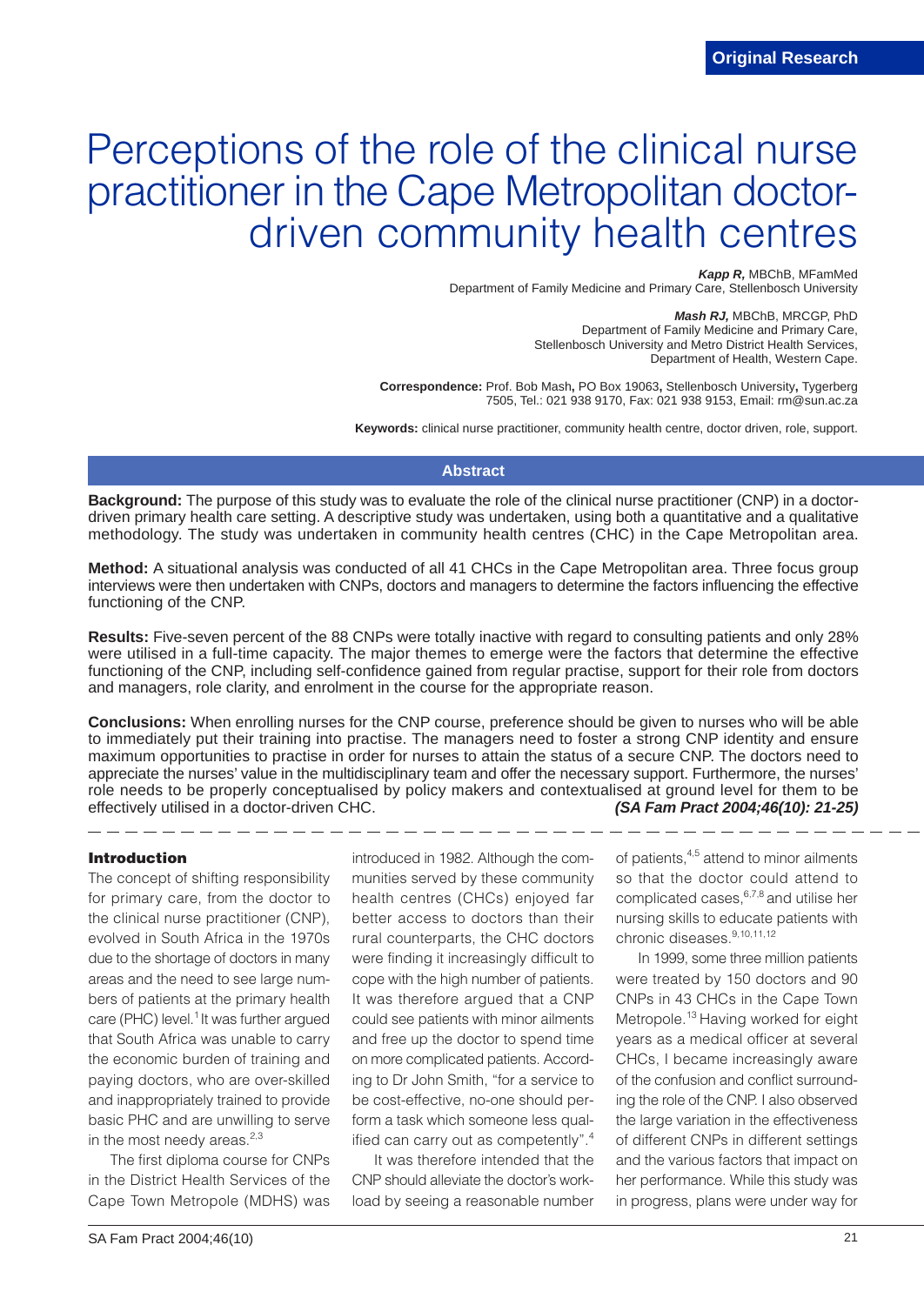the conversion of certain CHCs to "nurse-driven centres" as part of the implementation of a district health system – bringing the relevance of the role of the CNP into even sharper focus.<sup>13</sup>

The objective of this study was therefore to describe the current function of CNPs and to discuss whether their role as originally envisaged is being fulfilled. In particular, the study describes how CNPs are currently utilised and what factors determine their effective functioning.

## Methods

This was a descriptive study with two distinct parts. The first part was a cross-sectional survey of how the CNP is utilised at each CHC. In August and September 1999, structured telephonic interviews were conducted with the sister-in-charge at each CHC to determine the number of CNPs employed and their utilisation. The information obtained during the interview was further validated by crosschecking with other staff at that CHC (doctor, CNPs), with data from the Provincial Administration Western Cape (PAWC) head office at Woodstock, with the relevant nursing manager of that district, with a previous situational analysis conducted by a nursing manager in 1998, and by presenting the findings to a senior management meeting.

The second part explored the factors that determine the effective functioning of the CNP.

Three focus groups were held, one with 11 CNPs, one with eight doctors and one with five managers. The selection of participants was purposive in that CNPs with a wide range of different experiences were invited from CHCs that differed in terms of their size, function (integrated with local authorities or not), location (rural or urban), population group served, number of doctors employed, and utilisation of CNPs (obtained from the first part of the study). Care was taken to invite senior sisters in order to minimise any effect of hierarchy in the

group and to ensure depth of experience. For the same reason, CNPs who were currently practising were favoured so as to gain maximum insight from those actively engaged in CNP work. All the CNPs were women. Doctors were sampled in a similar way, with preference being given to doctors who were senior and who had broad experience from working at several different CHCs with different CNPs.

The initial exploratory question was: "Describe your experiences (positive and negative) in your work as a CNP / in your work with CNPs / in managing CNPs" (for CNPs, doctors and managers respectively). Sessions were audiotaped, with the assurance of confidentiality. The author was the facilitator for each session, with the research assistant making field notes. The audiotapes were transcribed and these transcripts were checked against the tapes for errors and used, together with the tapes and the field notes, as data. Data analysis was done separately for each focus group interview and independently by the author and research assistant. The analysis was conducted according to the method described by Pope et al and Pope and Mays.<sup>14,15</sup> After becoming familiar with the data, the researchers inductively identified the key issues, concepts and themes. Following the coding and indexing of the text, separate charts were created for each theme or sub-theme, containing distilled summaries of views and experiences, as well as verbatim text. The charts were then used to define concepts and to establish relationships between themes in an attempt to answer the research question. Three tables and one schema were constructed to visually depict this information. Following

| <b>Factors</b>                                                                     | Quotes                                                                                                                                                                                                                                                                                                                                                                                                                                                                                                                                    |
|------------------------------------------------------------------------------------|-------------------------------------------------------------------------------------------------------------------------------------------------------------------------------------------------------------------------------------------------------------------------------------------------------------------------------------------------------------------------------------------------------------------------------------------------------------------------------------------------------------------------------------------|
| The effective CNP is self-motivated to do<br>clinical work                         | "we had to do it" (CNP)<br>"you know you want to do it" (CNP)<br>"they should only volunteer to be trained if they are<br>going to practise, not just because the matron told<br>them to" (doctor)                                                                                                                                                                                                                                                                                                                                        |
| Regular clinical practise is linked to the building<br>of confidence               | "only if you practise are you going to get that<br>confidence" (CNP)<br>"I never practised so I was very unsure of myself"<br>(CNP)<br>"she shouldn't be required to do other nursing work,<br>so that she can acquire maximum experience"<br>(doctor)<br>"she has developed confidence by being in the field"<br>(managers)                                                                                                                                                                                                              |
| Support from doctor                                                                |                                                                                                                                                                                                                                                                                                                                                                                                                                                                                                                                           |
| Doctors are needed for clinical support and<br>referral                            | "you know that if you are stuck you just go to doctor"<br>(CNP)                                                                                                                                                                                                                                                                                                                                                                                                                                                                           |
| Doctors should be easily accessible                                                | "they need support all the time with every patient"<br>(doctor)                                                                                                                                                                                                                                                                                                                                                                                                                                                                           |
| A good relationship with the doctor is beneficial                                  | "they should have easy access to a doctor" (doctor)<br>"I would feel insecure if there were no doctor" (CNP)<br>"they [doctors] never make you feel small" and "they<br>are always there for the sister" (CNPs)<br>"you reiterate that she's done a good job in the<br>presence of the patient" (doctor)<br>"a dedicated member of the medical teamwe are<br>all working together towards looking after patients"<br>(doctor)<br>"there is a place for the CNP who is proficient and<br>efficient and backed up by the doctor" (managers) |
| Support from managers                                                              |                                                                                                                                                                                                                                                                                                                                                                                                                                                                                                                                           |
| CNPs have a need for continuing professional<br>development                        | "even doctors go to lectures and we are not doctors,<br>we are nurses  and yet we are expected to do the<br>same work as the doctors and without in-service<br>training" (CNP)                                                                                                                                                                                                                                                                                                                                                            |
| Adequate staffing prevents the CNP from<br>$\bullet$<br>being used inappropriately | "we always stand in for everybody they don't care<br>because the CNP is there" (CNP)                                                                                                                                                                                                                                                                                                                                                                                                                                                      |
| CNPs have a need for financial reward and<br>appreciation                          | "we do a doctor's job, we do a pharmacist's job, we<br>do a whatever's jobbut we don't get a bonus or<br>anything for that" (CNP)                                                                                                                                                                                                                                                                                                                                                                                                         |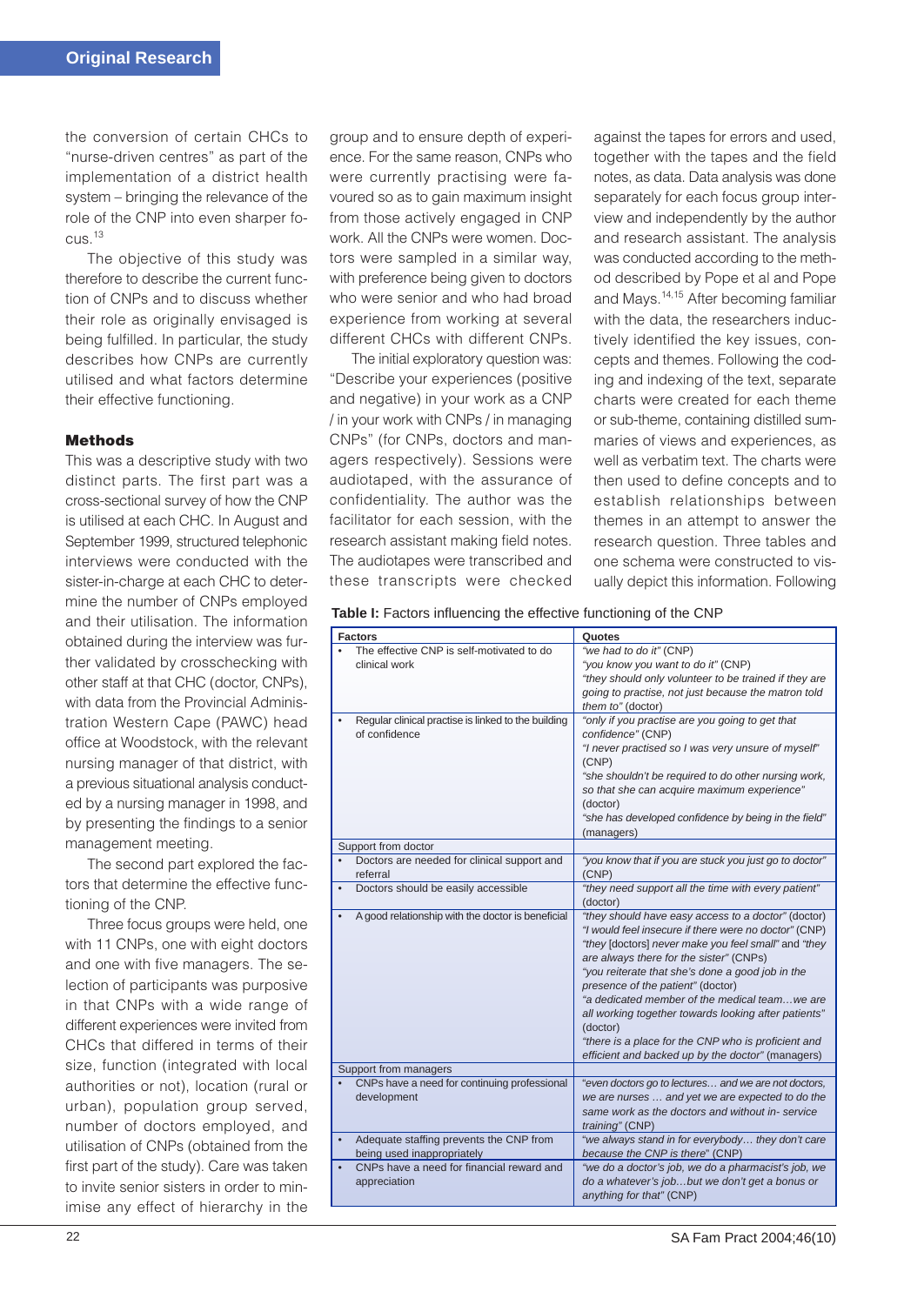## Table II: Factors relating to the role of the CNP

| <b>Factors</b> |                                                   | Quotes                                                                                                                                                                                                                                                                                                                                                                                                                                                                               |  |
|----------------|---------------------------------------------------|--------------------------------------------------------------------------------------------------------------------------------------------------------------------------------------------------------------------------------------------------------------------------------------------------------------------------------------------------------------------------------------------------------------------------------------------------------------------------------------|--|
|                | 1. Identity                                       | "fellow nurses" and "He is the doctor and I am the nurse" (CNP)                                                                                                                                                                                                                                                                                                                                                                                                                      |  |
|                | CNPs still see themselves as nurses               | "very few CNPs go around thinking they're a doctor" (doctor)<br>"a generalist nurse who can provide holistic care" (manager)                                                                                                                                                                                                                                                                                                                                                         |  |
| 2.             | Purpose                                           | "We are there to educate the people" (CNP)                                                                                                                                                                                                                                                                                                                                                                                                                                           |  |
|                | To help the patient                               | [Due to the CNPs' superior understanding of the communities<br>they servel "some patients are getting a better deal from a<br>CNP than from a lot of us [doctors]" (doctors)                                                                                                                                                                                                                                                                                                         |  |
|                | To relieve the doctor's workload                  | "to relieve the workload of doctors." (CNP)<br>"they take a load off the doctors" (doctor)<br>However, she was often unable to cope with the patient load<br>due to her "laborious note-taking", resulting in the "topsy-turvy<br>role" of the CNP where she should be supporting the doctor,<br>but the doctor ends up having to support her without any<br>perceived benefit to the doctor (managers)                                                                              |  |
| 3.             | <b>Utilisation</b>                                |                                                                                                                                                                                                                                                                                                                                                                                                                                                                                      |  |
|                | Triage ("sorting") and treating minor<br>ailments | "Minor ailments for nurses, major ailments for doctors, but<br>there must be a doctor available" (CNP)<br>"All primary patient contacts should be with a CNP, with access<br>to a doctor" and "We are very dependent on the CNP to sort<br>throughout the day" versus "triage is the worst place to utilise<br>a CNP [due to the potential medico-legal ramifications] (doctors)<br>"the CNP and doctor working togetherseeing patients from<br>the same batch of folders" (doctors) |  |
|                | Consulting patients at random                     |                                                                                                                                                                                                                                                                                                                                                                                                                                                                                      |  |
|                | Chronic disease clinics ("clubs")                 | Although the managers emphasised her potential utilisation in<br>chronic disease management, the CNPs were not in favour of<br>this because "it is too boring"                                                                                                                                                                                                                                                                                                                       |  |

| Table III: Perceptions relating to a nurse-driven service (NDS) |  |  |  |  |  |
|-----------------------------------------------------------------|--|--|--|--|--|
|-----------------------------------------------------------------|--|--|--|--|--|

|    | <b>Perceptions</b>                                                                                     | Quotes                                                                                                                                                                                                            |  |
|----|--------------------------------------------------------------------------------------------------------|-------------------------------------------------------------------------------------------------------------------------------------------------------------------------------------------------------------------|--|
|    | 1. CNP                                                                                                 |                                                                                                                                                                                                                   |  |
|    | Concept of NDS equated with poor/absent<br>doctor-support                                              | "you wait for hours before you get help [from the<br>doctor] and the patient is dying"                                                                                                                            |  |
|    | Further pressure on an already overloaded CNP                                                          | "I would like to know if I need somebody, there will<br>be somebody for me"                                                                                                                                       |  |
| 2. | <b>Doctors</b>                                                                                         |                                                                                                                                                                                                                   |  |
|    | Realisation that NDS is not the ideal situation,<br>but an attempted solution to a shortage of doctors | "I realise we're obviously just not coping with giving<br>what I would be happy with as adequate health<br>care right now"                                                                                        |  |
|    | Inability of the CNP to cope with extra patient<br>load could lead to negative impact on patient care  | "patients with serious illnesses will slip through the<br>net"                                                                                                                                                    |  |
|    | Potential threat posed to doctors' job security                                                        | "the expansion of the roles of the CNP should not<br>be at the total expense of the doctor, we must<br>safequard that" and "the role of the doctor is<br>changing and the doctor should be part of the<br>change" |  |
| 3. | <b>Managers</b>                                                                                        |                                                                                                                                                                                                                   |  |
|    | NDS seen as the political and national ideal                                                           | "NDS is the general policy how Primary Health<br>Care services should be runit is expected of us"                                                                                                                 |  |
|    | Concern about the negative impact on the CNP                                                           | "the nurse in the NDS has a real fear that she will<br>become isolated and be left to do more than she<br>is able to accomplish"                                                                                  |  |
|    | Concern about clarity of the CNP's role                                                                | "she should complement, not substitute the doctor"<br>and "my fear is that planning is going replacement<br>way"                                                                                                  |  |

the independent data analysis of each focus group, the researchers reached consensus through discussion.

# **Results**

Fifty out of 88 trained CNPs employed by the PAWC (57%) were inactive with regard to consulting and treating patients; 25 out of 88 (28%) were utilised in a full-time capacity as a CNP; and 13 out of 88 (15%) were engaged in part-time CNP activities (i.e. most days, but not every day). Of the 38 "active" CNPs, 30% treated only adults, 27% treated only children and 19% were involved in the chronic diseases clinics

("clubs"). Only 19% treated both children and adults.

The results from the three focus groups were combined and are presented as three major themes. The first theme relates to the factors that influence the effective functioning of the CNP (Table I). The second theme relates specifically to the role of the CNP (Table II) and the third describes the perceptions surrounding a nursedriven service (Table III). Verbatim quotes are represented in italics.

A schema was constructed to depict the interplay of the various factors that lead to the effective functioning of the CNP (Figure 1). The *effective CNP* enters the training course because she is personally motivated and wants to serve her community better. On completion of the course she has ample opportunity to practise her newly acquired skills and receives the necessary guidance and encouragement from the doctor with whom she works. As a result, she continues to be motivated and demonstrates growth in terms of her clinical capacity to deal with an increasing number of patients.

As an effective CNP, her patients can clearly see the beneficial way she impacts on their wellbeing, granting her the respect of and acceptance by the community she serves. The doctor also notices the positive impact she has on his workload and is further motivated to support her. All these factors lead to enjoyment of her work and better understanding of her role by the doctors and patients in her CHC, inspiring her to grow in her work and deliver an increasingly better service. However, she remains reliant on ongoing support from the doctors and her managers.

# **Discussion**

The findings of this study should be considered in the light of the 2010 Health Plan of the Western Cape Province, which aims to increase community-based care for TB and psychiatric patients and ensure that 99% of chron-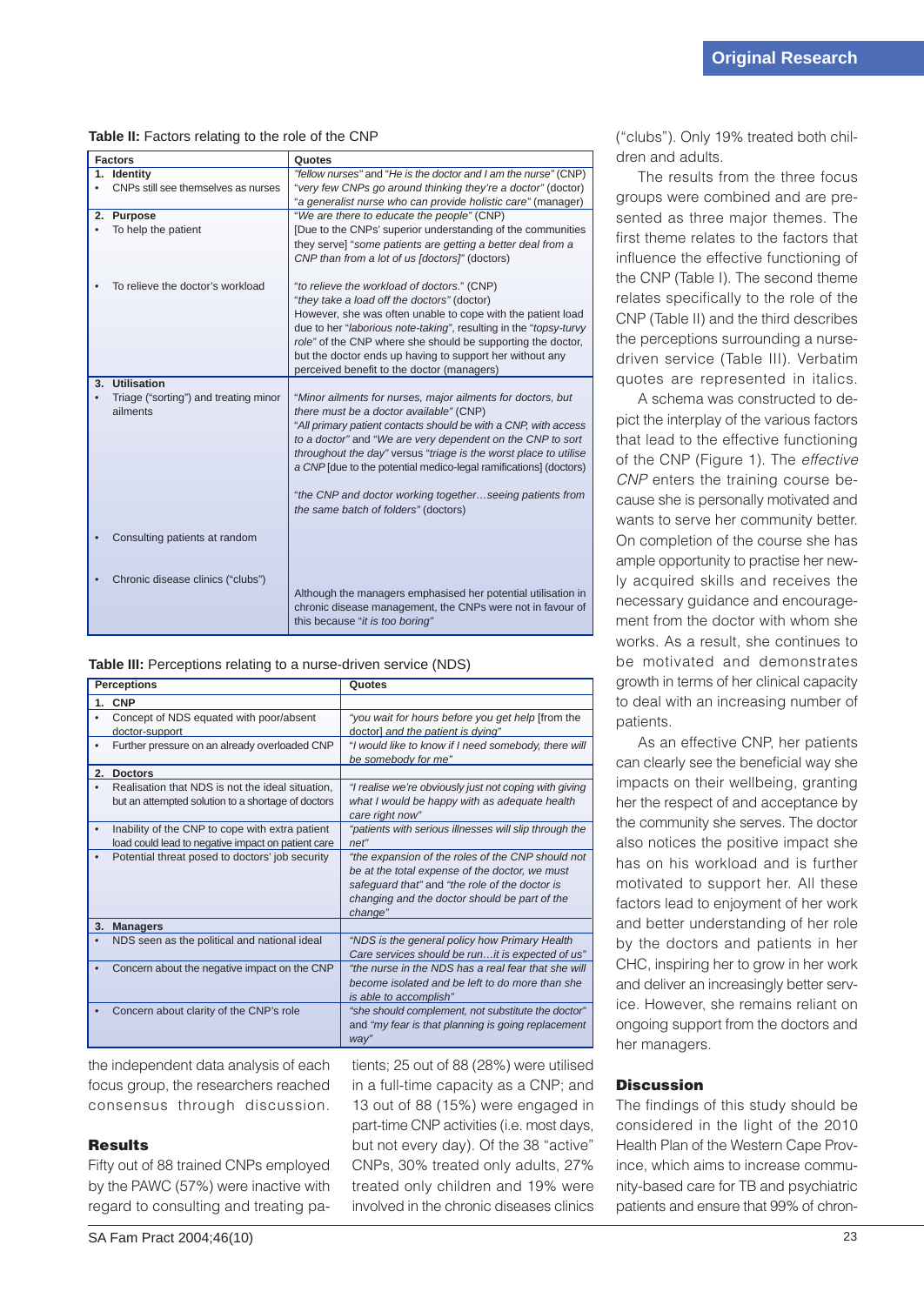**Figure 1:** The effective cnp



ic care consultations and 90% of acute care consultations happen within the district health system.<sup>16</sup> The plan implies a higher workload at primary care level and a higher percentage of that care to be delivered by CNPs. At the same time, it is likely that CNPs will be crucial in the rollout of antiretroviral medication.

The finding that 57% of CNPs were inactive and that only 28% were employed as full-time CNPs reflects a waste of human and training resources. The reasons for non-practise are multi-factorial, ranging from the poor selection of motivated candidates for training, the inability to practise clinically due to staff shortages after training, poor support, unwillingness to practise due to a lack of financial incentives, to a fear of clinical consulting because of potential medico-legal consequences.

One of the key issues to emerge is the need for the role of the CNP to be clarified and agreed upon at an organisational and policy level. If, for example, her purpose is to alleviate the doctor's workload, then she should be held accountable for seeing a certain number of patients. If her function is to see minor ailments only, as is perceived by the CNP group, then the term "minor ailments" should be defined and the process whereby such conditions are identified should be clarified. If she is to specialise in the chronic diseases "clubs", this needs to be justified in the light of recent evidence demonstrating the failure of the "club" system.<sup>17</sup> If her purpose is to deliver a comprehensive service to her clientele, it needs to be explained why only 19% of CNPs are treating both adults and children and why the CNP focus group felt strongly about selecting the patients they wished to consult.

Another key area is the role of the CNP versus that of the doctor in the CHC. At present, both are employed in parallel, usually seeing patients from the same pool and often working in isolation. This equity of roles appears to lead to the doctors feeling threatened by the expanding role of the CNP, and the CNP feeling unsupported by the doctors. It seems self-evident that the fully trained family physician with at least two years postgraduate vocational training should not be fulfilling the same function as a CNP. In addition, there is evidence that consulting in the primary care setting is not as straightforward as is often portrayed by the picture of minor, selflimiting complaints. The trained CNPs' approach to cough, the commonest symptom in primary care may, for example, require the development of a specific post-basic training package in order to improve the quality of care.<sup>18</sup> Decision making in primary care is characterised by large numbers of diverse complaints involving uncertainty, undifferentiated problems, the interplay of bio-psychosocial factors and the knowledge that serious medical conditions are hiding amidst the sea of patients. By clearly defining the respective roles of the participants in a primary care team, a more functional team could be created. It may be necessary to allow the doctor more scope to spend time mentoring and supporting the CNP. Indeed, the creation of practice teams, whereby a family physician supports a team of community service doctors, CNPs and interns may be a viable model. Good cooperation between the doctor and nurse coincides with a high quality of health service and ensures the rational use of resources in relation to the patient's needs.8,19 The rural CNP is a "jack-ofall-trades" who must be able to function without a doctor, whereas the CNP in the MDHS works together with several doctors. This greater availability of all categories of workers in the PHC team should allow for greater specialisation by each member, and not be an intimidating factor.<sup>20</sup> At the CHC level, the CNP's role should be contextualised by the staff involved. This